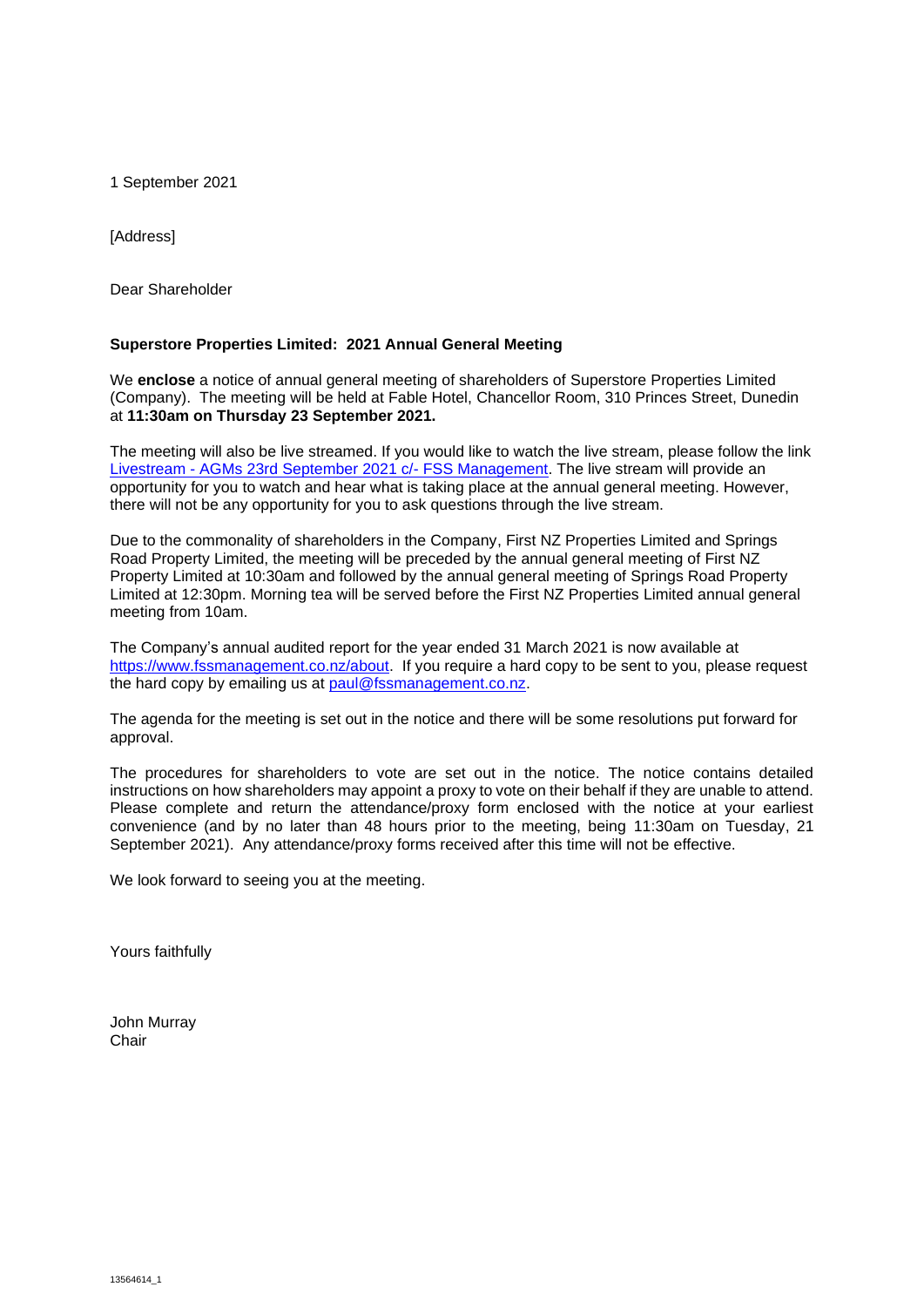## **NOTICE OF 2021 ANNUAL GENERAL MEETING**

Notice is hereby given that the annual general meeting of shareholders of Superstore Properties Limited (**Company**) will be held at Fable Hotel, Chancellor Room, 310 Princes Street, Dunedin at 11:30am on Thursday 23 September 2020.

## **AGENDA**

- A. Chair's introduction
- B. Annual report presentation
- C. Management presentation
- D. Shareholder discussion
- E. Resolutions
- F. Other business

## **RESOLUTIONS**

To consider and, if thought fit, pass the following ordinary resolutions by not less than a simple majority of the votes of those shareholders entitled to vote and voting on the question:

- 1 **Approval of the minutes from the 2020 annual general meeting:** That the minutes of the 2020 annual general meeting held on 28 September 2020 at the Rutherford Hotel, Nelson be approved.
- 2 **Approval of the 2021 annual report:** That the Company's 2021 annual report be approved.
- 3 **Appointment and remuneration of auditor:** That BDO Christchurch be appointed as the Company's auditors and that the manager of the Company be authorised to fix the fees and expenses of the Company's auditors.

### **PROCEDURAL NOTES**

### **Proxies**

A shareholder may exercise the right to vote by being present in person or represented by proxy. Any shareholder who is entitled to attend and vote at the meeting may appoint a proxy to attend and vote on their behalf. A corporation which is a shareholder may appoint a representative to attend the meeting on its behalf in the same manner as it could appoint a proxy. A proxy does not need to be a shareholder of the Company. A proxy form can be returned by delivery, mail, or email (as set out below).

The Chair of the Company is prepared to act as proxy. Where the Chair is appointed as discretionary proxy, he intends to vote in favour of all the resolutions.

To appoint a proxy, you should complete and sign the **enclosed** attendance/proxy form and return it by delivery, mail, or email to:

**By delivery:** Superstore Properties Limited c/- The Manager FSS Management Ltd 126 Tahunanui Drive Tahunanui Nelson

**By mail:** Superstore Properties Limited c/- The Manager FSS Management Ltd PO Box 9013 Nelson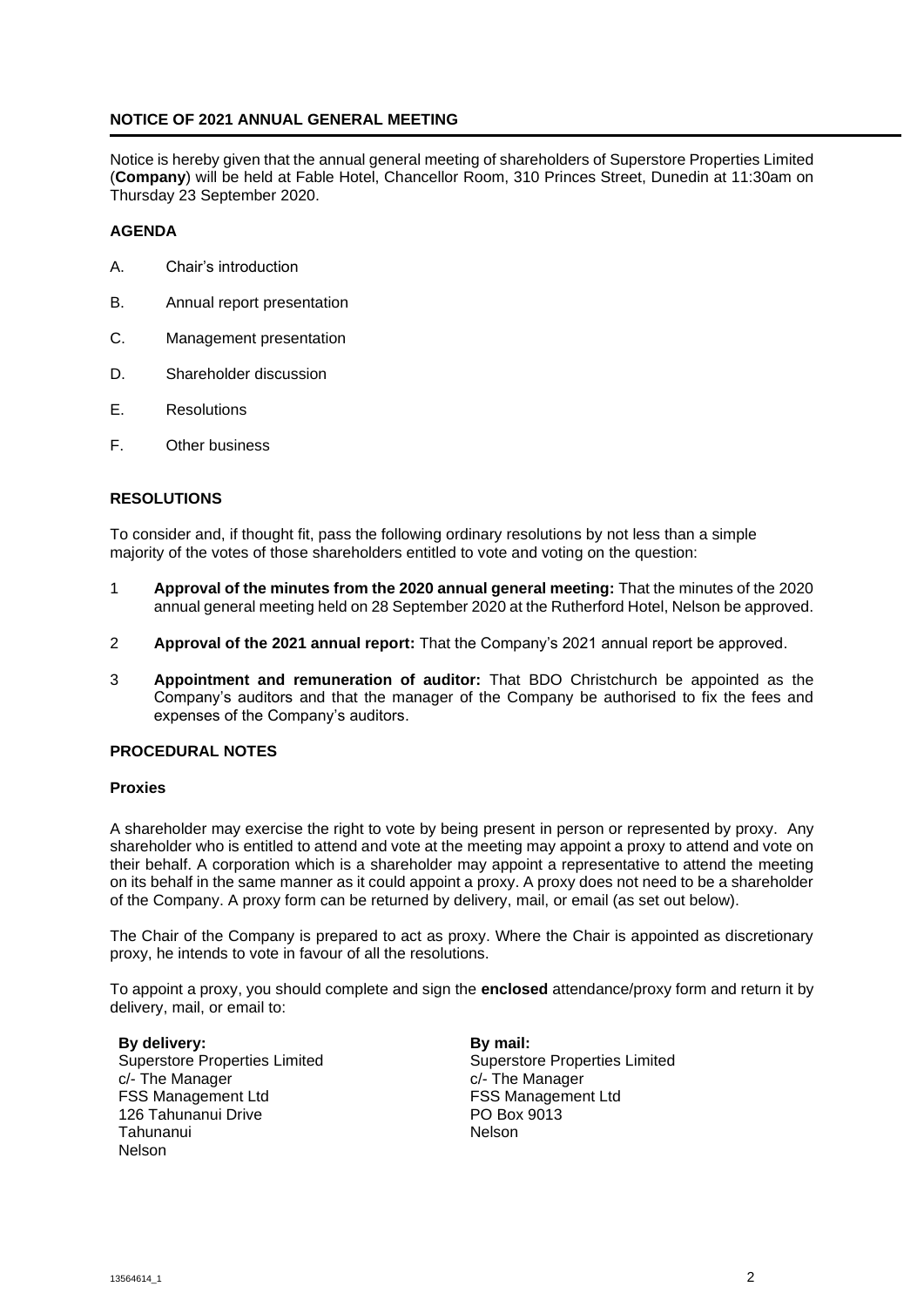**By email:** [paul@fssmanagement.co.nz](mailto:paul@fssmanagement.co.nz) (please put the words "Superstore Properties Limited attendance/proxy form" in the subject line for easy identification).

The completed attendance/proxy form must be received by the Company no later than 48 hours before the meeting, being 11:30am on Tuesday 21 September 2021.

### **Voting entitlements**

Voting entitlements at the meeting will be determined by reference to the Company's share register as at 48 hours prior to the meeting (being 11:30am on Tuesday 21 September 2021). The only persons entitled to vote at the meeting will be the persons who are registered as shareholders of the Company at that time and the only voting rights which may be exercised at the meeting are those attaching to shares which are registered at that time.

### **Approval requirements**

Resolutions 1, 2 and 3 in the notice of meeting will be passed by an ordinary resolution of shareholders. An ordinary resolution will be passed by approval of a simple majority of votes of those shareholders entitled to vote and voting on the question (in person or by proxy).

### **Covid 19 Lockdown**

If this meeting is required to be postponed due to issues related to COVID-19 we will advise you of the alternative time and location of the new annual general meeting as soon as possible.

### **EXPLANATORY NOTES**

### **Resolution 1: Approval of minutes from 2020 annual general meeting**

Resolution 1 seeks approval of the shareholders by ordinary resolution of the minutes of the annual general meeting held on 28 September 2020. A copy of those minutes is available on <https://www.fssmanagement.co.nz/about> .

### **Resolution 2: Approval of 2021 annual report**

Resolution 2 seeks approval of the shareholders by ordinary resolution of the Company's annual report for the year ended 31 March 2021 (including the financial statements for the year ended 31 March 2021).

A copy of the annual report is available at [www.fssmanagement.co.nz](http://www.fssmanagement.co.nz/) (under the About/Financial Reports headings). If you require a hard copy be sent to you, please request the hard copy by emailing us at [Paul@fssmanagement.co.nz.](mailto:Paul@fssmanagement.co.nz)

### **Resolution 3: Appointment and remuneration of auditor**

Findex (previously Crowe Horwath) has been the auditor of the Company for the past 6 years. Generally, the Company changes auditors every 5 years.

Resolution 3 therefore seeks approval of the shareholders by ordinary resolution to change the auditor to BDO Christchurch and that the manager fix the fees and expenses of the Company's auditor.

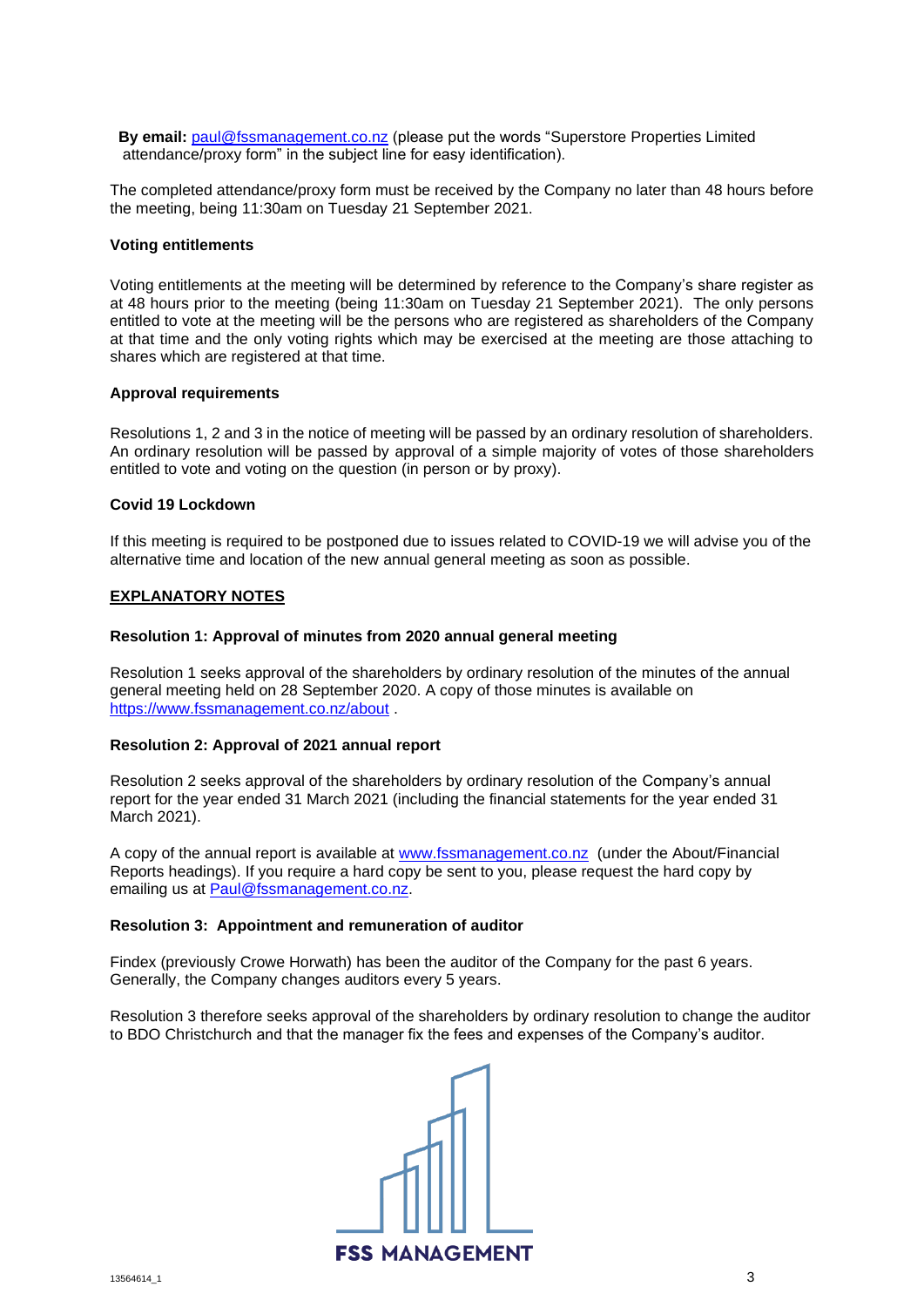# **Superstore Properties Limited**

**By delivery:** c/- The Manager FSS Management Limited 126 Tahunanui Drive Tahunanui Nelson

**By mail:** c/- The Manager FSS Management Limited PO Box 9013 Nelson

**By email:** [paul@fssmanagement.co.nz](mailto:paul@fssmanagement.co.nz)

## **Attendance/Proxy Form**

Please complete this form and return it by one of the methods stated above by 11:30 am on Tuesday 21 September 2021 if registering a proxy vote. Any proxy forms received after this time will not be effective.

## **Section 1: SHAREHOLDER DETAILS**

**Full Name:** 

**Shares:** 

## **Section 2: RSVP**

 $\Box$  I will be attending the annual general meeting at 11.30am.

 $\Box$  I would like to join the Directors and Management at 10.00am for morning tea before the meeting.

## **Name of Attendee/s:**

**……………………………………………………………………………………………………………………… ………………………………………………………………………………………………………………………** 

## **Number Attending: ……………………………………………**

 $\Box$  Please accept my/our apology, I/we are unable to attend. Details of my/our proxy are set out below.

## **Section 3: PROXY APPOINTMENT**

(Please note that if the shares are held jointly, the appointment made in this section is made on behalf of the joint holding).

I appoint:

**The Chair of the Company**

or

## **Full Name**

**………………………………………………………………………………………………………………**